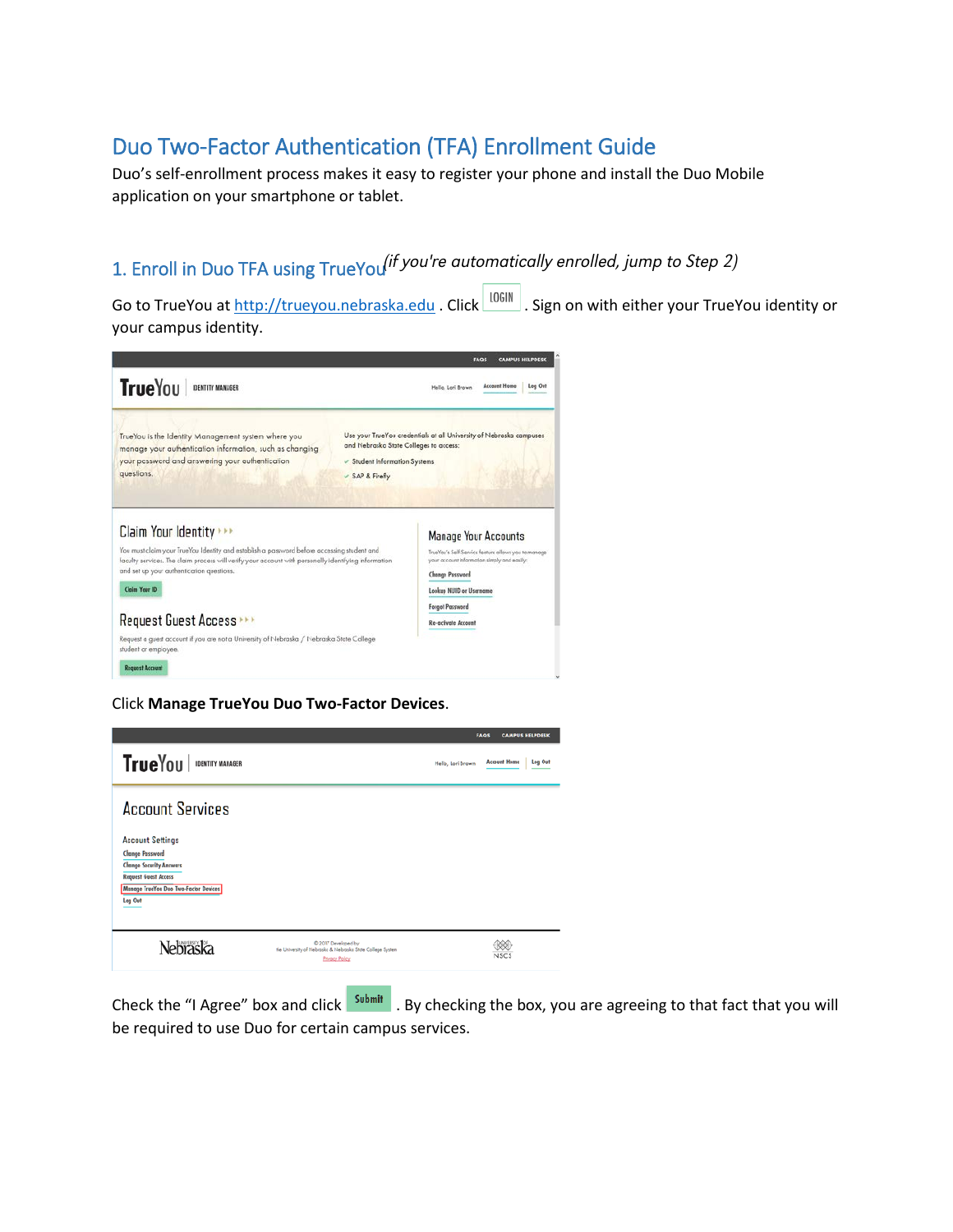

# 2. Duo TFA Setup Screen (this is your first step if you're automatically enrolled)

You will then see the Duo TFA setup screen. Click start setup to begin enrolling your device.



### 3. Choose the Type of Device You're Enrolling

Select the type of device you'd like to enroll and click **Continue** . It is recommended to use a

smartphone for the best experience, but you can also enroll a landline telephone or iOS/Android tablet.

| <b>TrueYou</b><br><b>ACCOUNT</b>                         | What type of device are you adding?<br>$^{\circ}$<br><b>Mobile phone RECOMMENDED</b><br>0<br>Tablet (iPad, Nexus 7, etc.)<br>O<br>Landline |
|----------------------------------------------------------|--------------------------------------------------------------------------------------------------------------------------------------------|
| What is this? 다<br>Need help?<br>Powered by Duo Security | Continue                                                                                                                                   |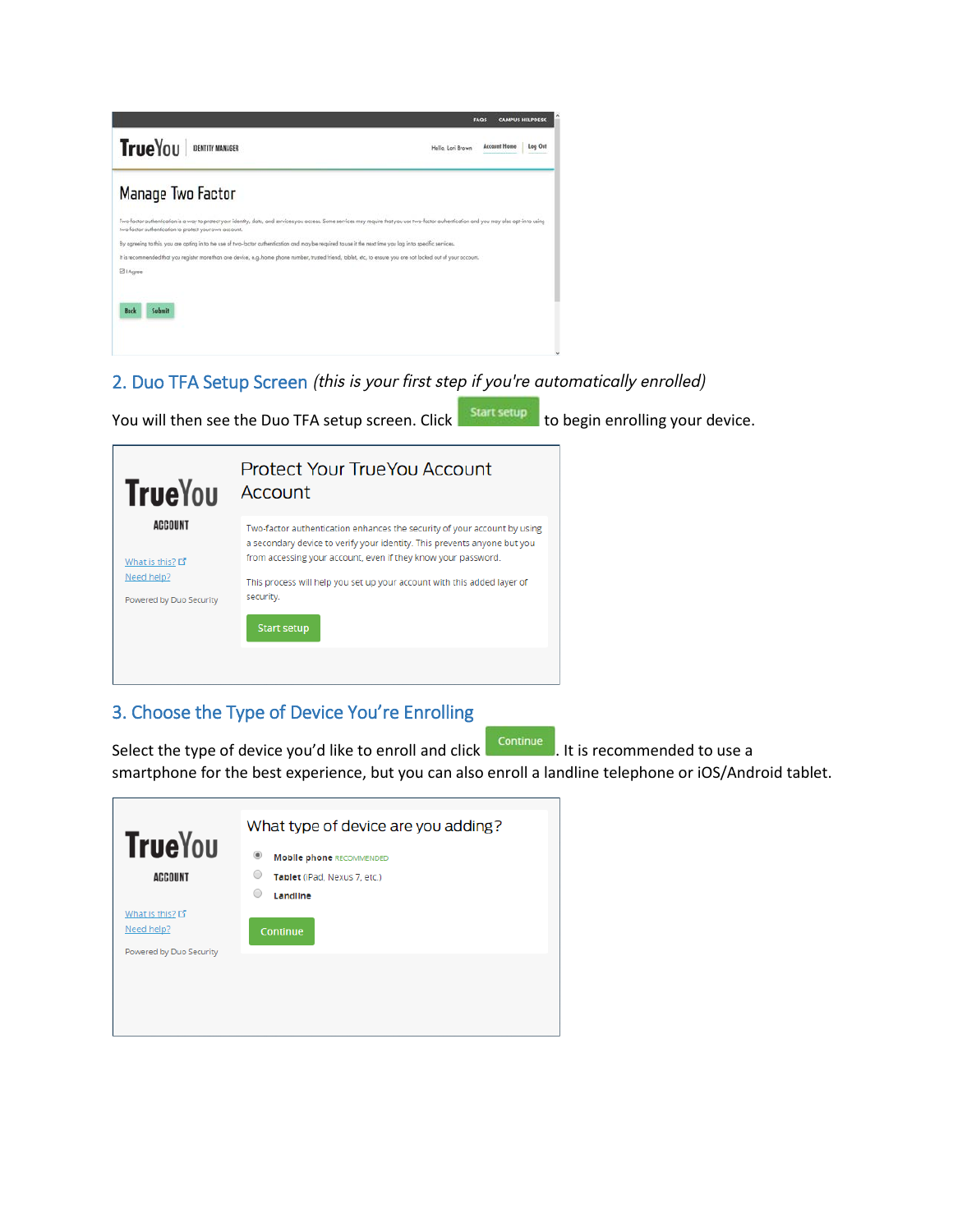# 4. Type Your Phone Number

Select your country from the drop-down list and type your phone number. Use the number of your smartphone, landline or cell phone that you'll have with you when you're logging in to a Duo-protected service. You can enter an extension if you chose "Landline" in the previous step. If you're enrolling a tablet, you will not be prompted to enter a phone number.

|                                                                                              | Continue<br>Double-check that you entered it correctly, check the box, and click                                                                                                                                  |
|----------------------------------------------------------------------------------------------|-------------------------------------------------------------------------------------------------------------------------------------------------------------------------------------------------------------------|
| <b>TrueYou</b><br><b>ACCOUNT</b><br>What is this? 다<br>Need help?<br>Powered by Duo Security | Enter your phone number<br><b>United States</b><br>(402)456-7890<br>$+1$<br>ex: (201) 234-5678<br>$\Box$<br>(402) 456-7890 This is the correct number.<br>Continue<br><b>Back</b>                                 |
| Choose to have Duo<br>Continue<br>click                                                      | 5. Verify Ownership of Number<br>Call me<br>Text me<br>at the number you entered.<br>or<br><b>Verify</b><br>. Once it has been verified,<br>If you chose to receive a text, enter the code in the field and click |
| <b>TrueYou</b><br>ACCOUNT<br>What is this? 다<br>Need help?<br>Powered by Duo Security        | Verify Ownership of 402-326-8121<br>1. We can call or text you with a verification code.<br>Call me<br>Text me<br>or<br><b>Text sent</b><br>2. Enter your 6-digit code:<br>254247<br><b>Back</b><br>Continue      |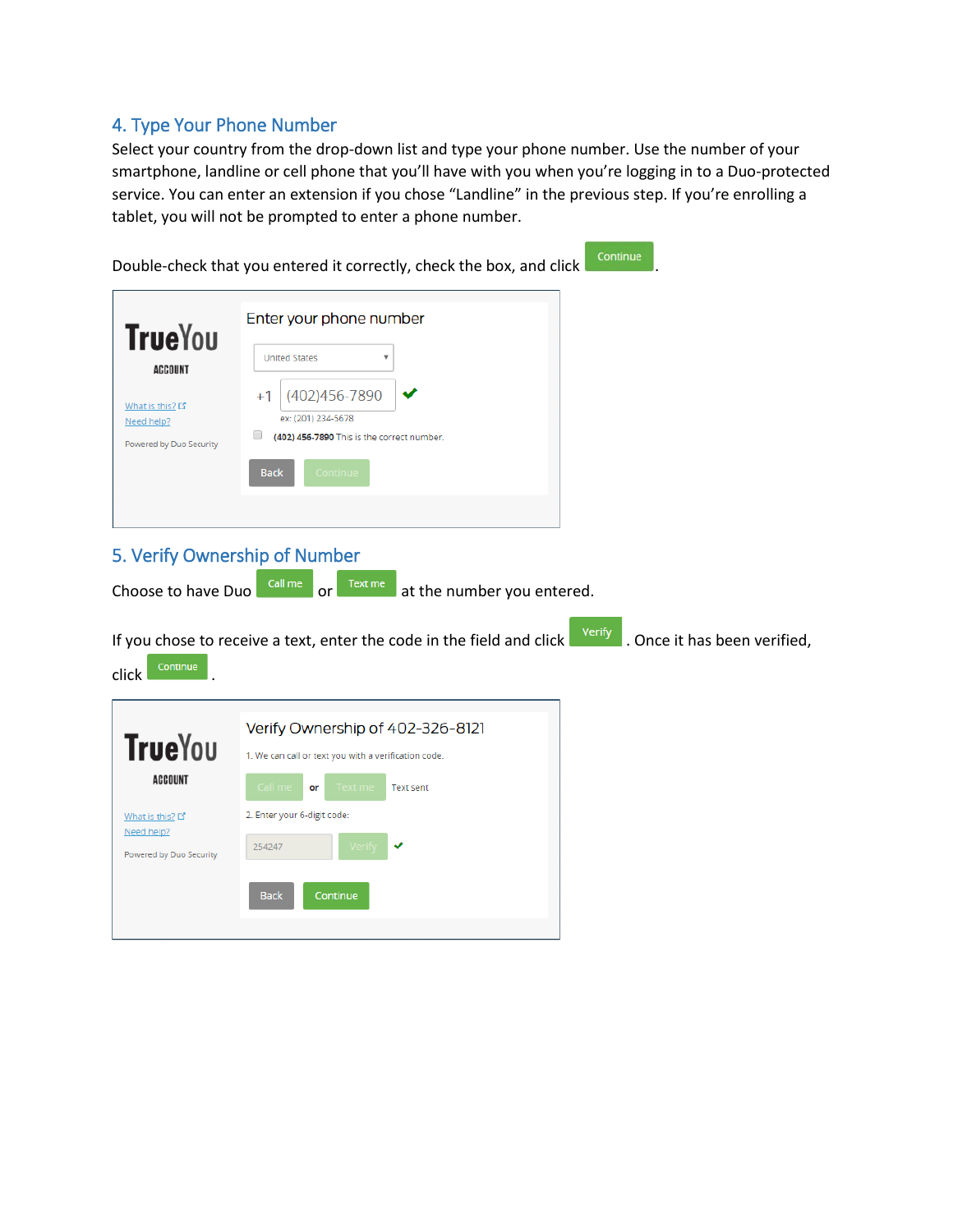# 6. Link your Phone Number to a Device and/or Add Another Device (recommended)

If you want to use your phone for push notifications, click Add another device.

|                                                                          | <b>My Settings &amp; Devices</b>                                            |
|--------------------------------------------------------------------------|-----------------------------------------------------------------------------|
| <b>TrueYou</b>                                                           | Android 402-326-8121<br><b>Device Options</b>                               |
| <b>ACCOUNT</b>                                                           | + Add another device                                                        |
| What is this? L'<br>Add a new device<br><b>My Settings &amp; Devices</b> | Default Device:<br>Android 402-326-8121                                     |
| Need help?                                                               | $\checkmark$<br>When I log in:<br>Ask me to choose an authentication method |
| Powered by Duo Security                                                  | Saved<br><b>Continue to Login</b>                                           |

# 7. Choose Your Device Platform

Choose your device's operating system and click **Continue** 

|                                       | What type of phone is 402-456-7890? |  |  |
|---------------------------------------|-------------------------------------|--|--|
| <b>TrueYou</b>                        | ∩<br><b>IPhone</b>                  |  |  |
| <b>ACCOUNT</b>                        | $^{\circ}$<br>Androld               |  |  |
|                                       | O<br><b>Windows Phone</b>           |  |  |
| What is this? L'                      | 0<br>Other (and cell phones)        |  |  |
| Need help?<br>Powered by Duo Security | <b>Back</b><br>Continue             |  |  |
|                                       |                                     |  |  |
|                                       |                                     |  |  |
|                                       |                                     |  |  |

### 8. Install Duo Mobile

Duo Mobile is an app that runs on your smartphone or tablet and helps you authenticate quickly and easily.

Follow the platform-specific instructions on the screen to install Duo Mobile. After installing Duo, return

to the enrollment window and click

I have Duo Mobile installed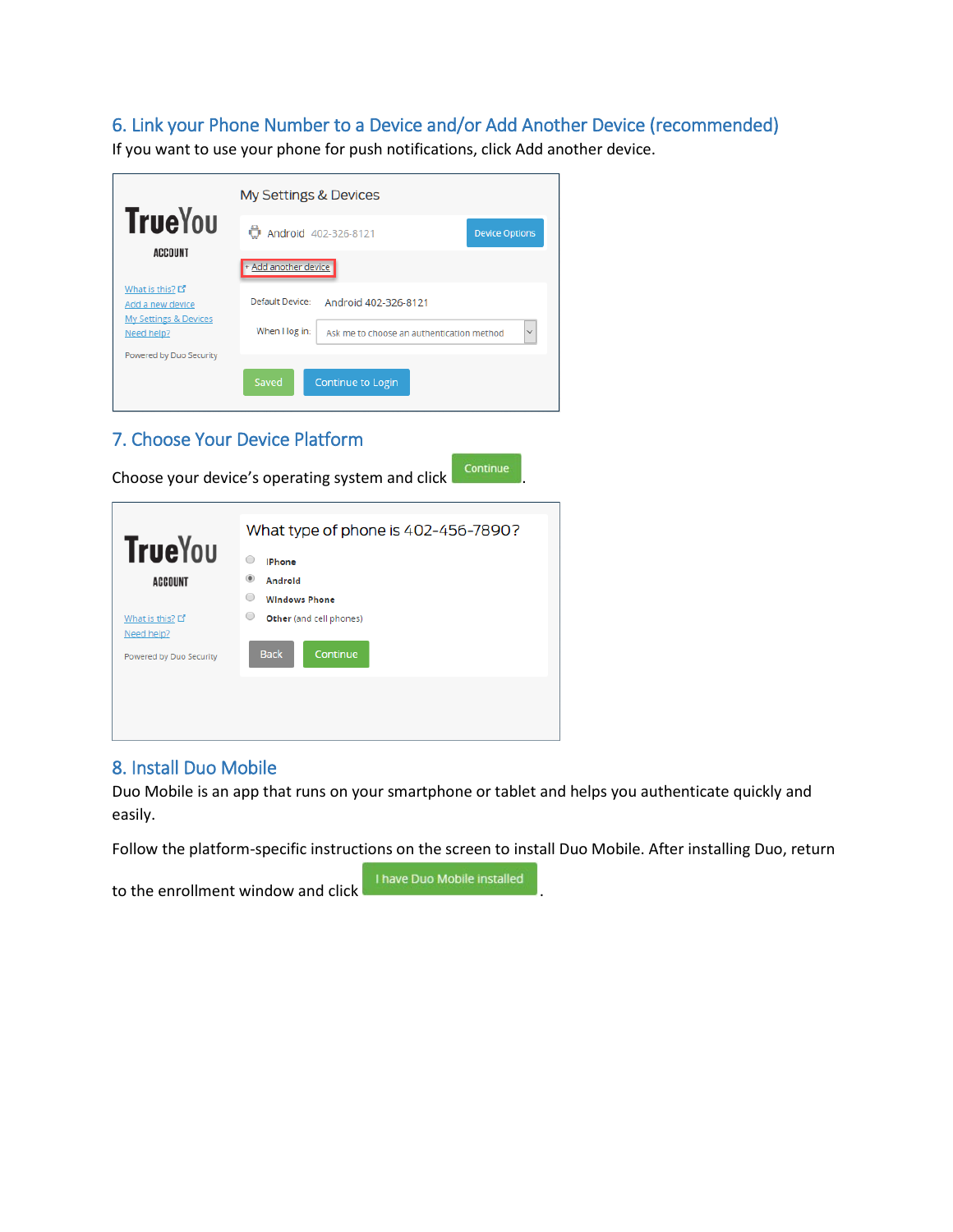#### Android:

| <b>TrueYou</b><br><b>ACCOUNT</b><br>What is this? 다<br>Need help? | Install Duo Mobile for Android<br>1. Launch the Google Play Store app<br>and search for "Duo Mobile".<br>2. Tap "Install" to install the app.<br><b>D</b> Apps<br>Duo Mobile<br>DUO SECURITY INC.<br><b>PESTALL</b> |
|-------------------------------------------------------------------|---------------------------------------------------------------------------------------------------------------------------------------------------------------------------------------------------------------------|
| Powered by Duo Security                                           | I have Duo Mobile installed<br><b>Back</b>                                                                                                                                                                          |

#### iPhone:



## 9. Activate Duo Mobile

Activating the app links it to your account so you can use it for authentication.

Open Duo on your smartphone or tablet.

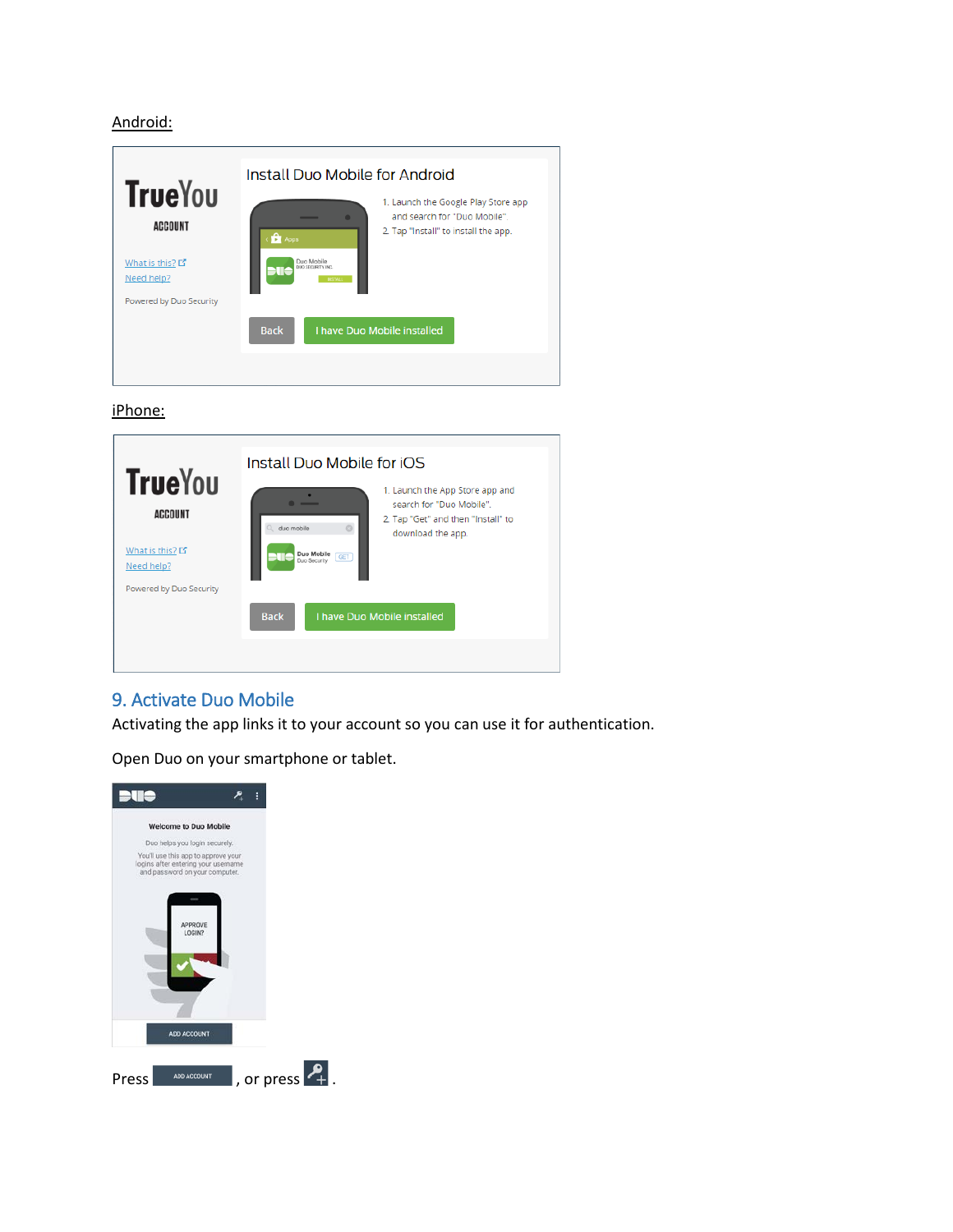Hold your phone up to the screen so it can scan the barcode.

|                                       | Activate Duo Mobile for Android |                 |                                                                                |  |
|---------------------------------------|---------------------------------|-----------------|--------------------------------------------------------------------------------|--|
| <b>TrueYou</b><br><b>ACCOUNT</b>      |                                 |                 | 1. Open Duo Mobile.<br>2. Tap the "+" button.                                  |  |
| What is this? L'                      |                                 |                 | 3. Scan this barcode<br>Or, have an activation link emailed to<br>you instead. |  |
| Need help?<br>Powered by Duo Security |                                 |                 |                                                                                |  |
|                                       | <b>Back</b>                     | <b>Continue</b> |                                                                                |  |
|                                       |                                 |                 |                                                                                |  |

When you have successfully scanned the barcode, a check mark will appear and you can click **Continue** 

| <b>TrueYou</b>                                                 | Activate Duo Mobile for Android                                |  |  |
|----------------------------------------------------------------|----------------------------------------------------------------|--|--|
| <b>ACCOUNT</b>                                                 | 1. Open Duo Mobile.<br>2. Tap the "+" button.                  |  |  |
|                                                                | 3. Scan this barcode<br>Or, have an activation link emailed to |  |  |
| What is this? L'<br>Add a new device                           | you instead.                                                   |  |  |
| My Settings & Devices<br>Need help?<br>Powered by Duo Security | <b>Back</b><br>Continue                                        |  |  |
|                                                                |                                                                |  |  |

Can't scan the barcode? Click **Or, have an activation link emailed to you instead.** and follow the instructions.

# 10. Configure Automatic Device Options (Optional)

|                                                      | Landline 402-472-7678<br><b>Device Options</b>                              | ۸ |
|------------------------------------------------------|-----------------------------------------------------------------------------|---|
| <b>TrueYou</b><br><b>ACCOUNT</b>                     | <b>D</b> Android 402-326-8121 JUST ADDED<br><b>Device Options</b>           |   |
| What is this? L                                      | + Add another device                                                        |   |
| Add a new device<br><b>My Settings &amp; Devices</b> | Default Device:<br>$\checkmark$<br>Landline 402-472-7678                    |   |
| Need help?<br>Powered by Duo Security                | When I log in:<br>$\checkmark$<br>Ask me to choose an authentication method |   |
|                                                      | Saved<br><b>Continue to Login</b>                                           |   |
|                                                      |                                                                             |   |

• Add another device – Click <sup>+</sup> Add another device to start the enrollment process again and add a second phone or device. Note: It is recommended that you register at least two devices, for